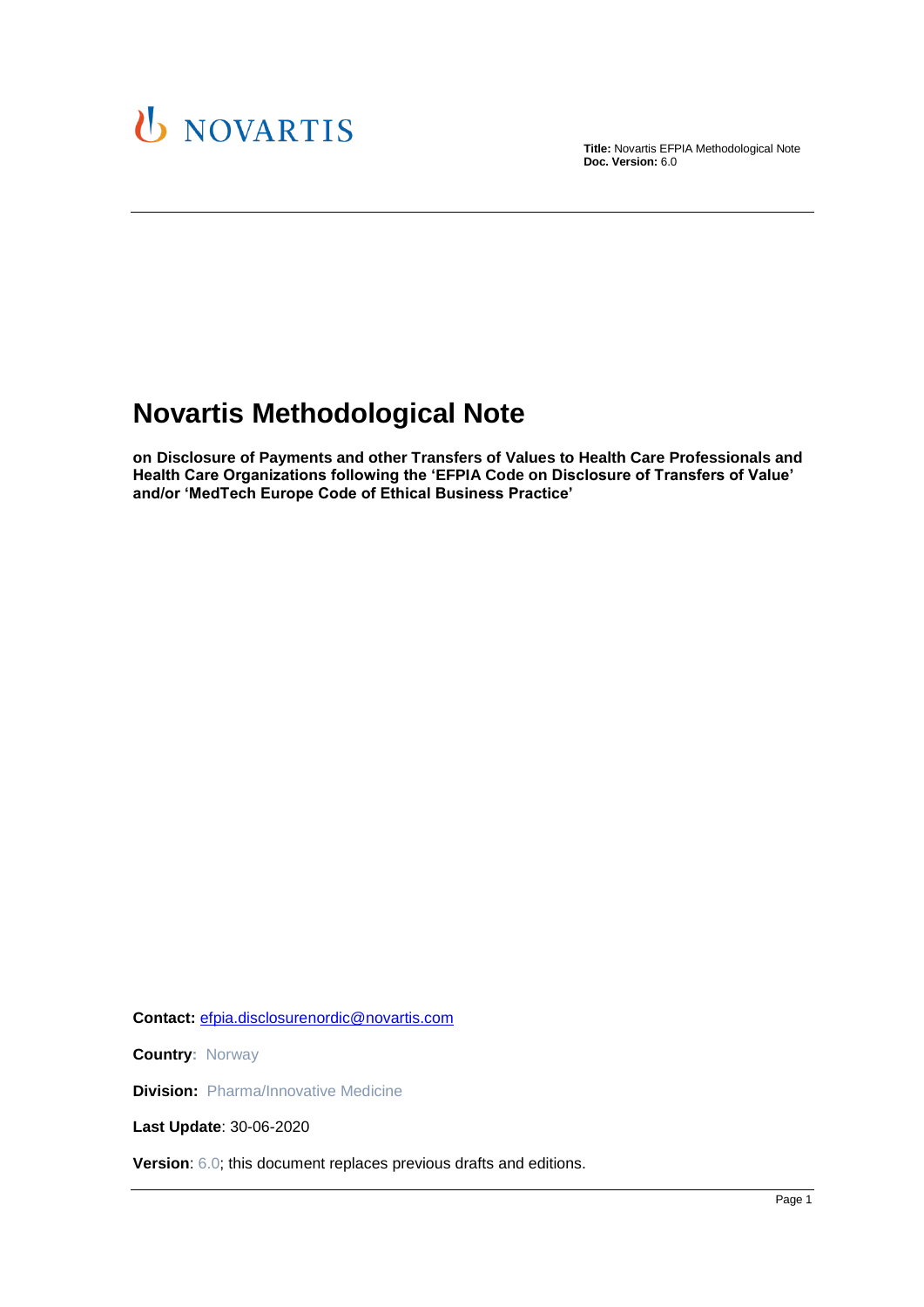

#### **Table of Contents**

| 1. |                                                                                                   |
|----|---------------------------------------------------------------------------------------------------|
| 2. |                                                                                                   |
| 3. |                                                                                                   |
| 4. |                                                                                                   |
| 5. | Novartis' Disclosure Recognition Methodology and Related Business Decisions 6                     |
|    | 5.1                                                                                               |
|    | 5.2                                                                                               |
|    | 5.3<br>TRANSFER OF VALUE CATEGORIES ACCORDING TO THE EFPIA DISCLOSURE7                            |
|    |                                                                                                   |
|    | 5.3.2 Transfer of Values Related to Contribution to Costs of Events 8                             |
|    | 5.3.2.1 Transfer of Values Related to Contribution to Costs of Events - Sponsorship               |
|    | 5.3.2.2 Transfer of Values Related to Contribution to Costs of Events - Registration<br>Fees<br>9 |
|    | 5.3.2.3 Transfer of Values Related to Contribution to Costs of Events - Travel &                  |
|    | 5.3.3 Transfer of Values Related to Contribution to Fees for Service and Consultancy. 10          |
|    | 5.3.3.1 Transfer of Values Related to Contribution to Fees for Service And                        |
|    | 5.3.3.2 Transfer of Values Related to Contribution to Fees for Service and                        |
|    | 5.3.4 Transfer of Values Related to Research and Development 11                                   |
| 6. | Measures Taken to Ensure Compliance with Data Privacy Requirements 13                             |
|    | SAFEGUARDING MEASURES TO ADDRESS LAWFUL COLLECTION, PROCESSING AND TRANSFER<br>6.1                |
|    | 6.2                                                                                               |
| 7. |                                                                                                   |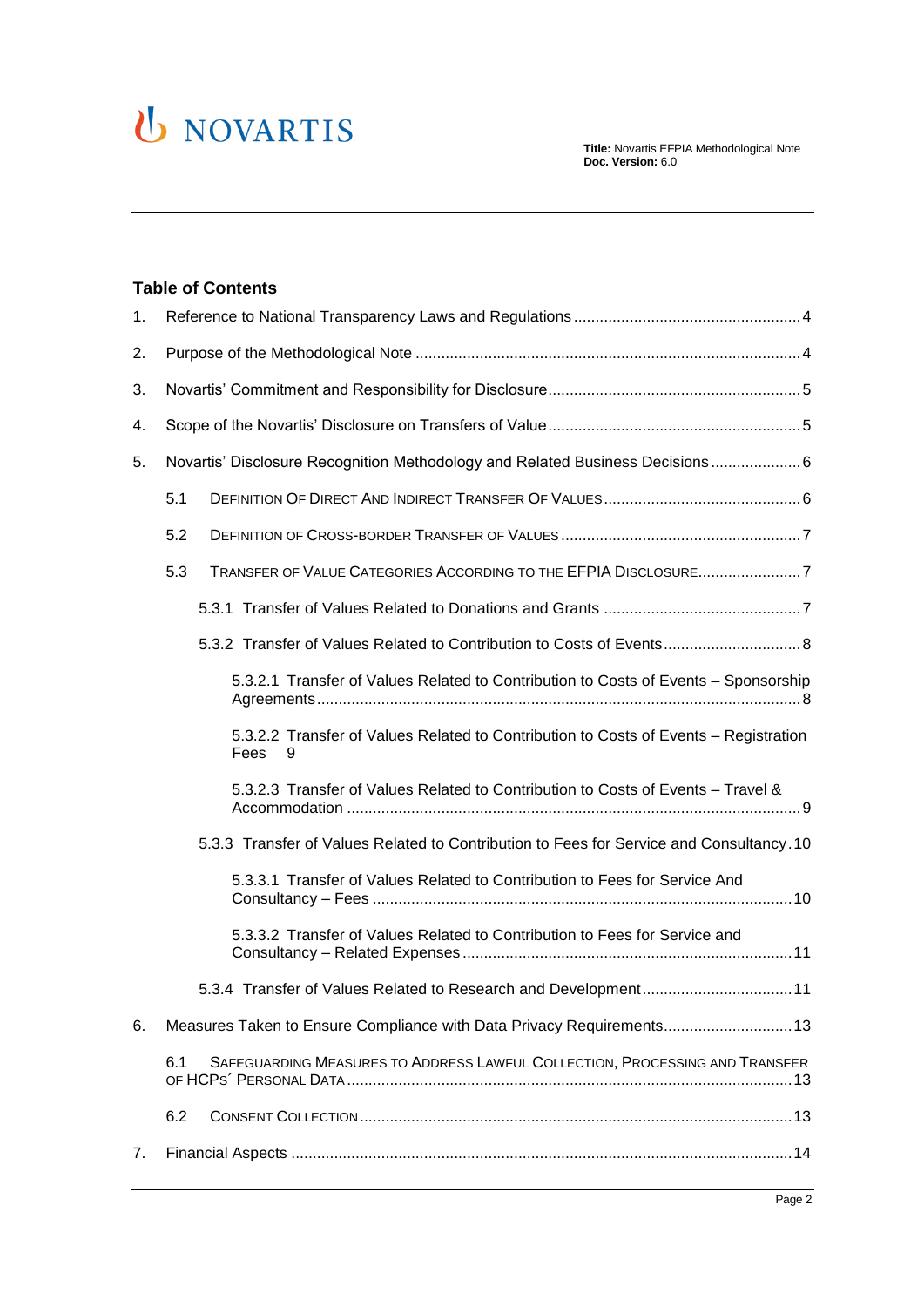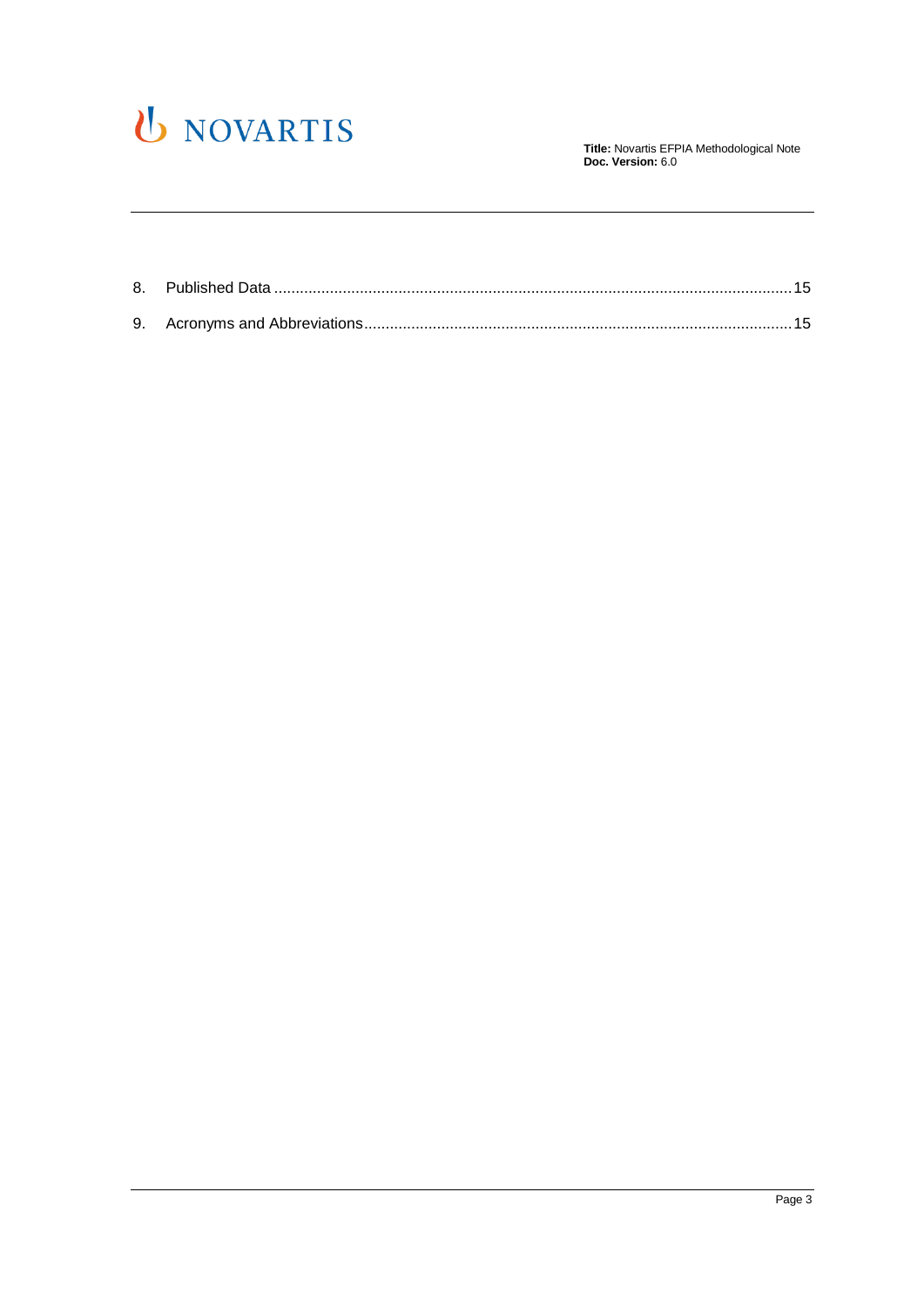

## <span id="page-3-0"></span>**1. Reference to National Transparency Laws and Regulations**

Novartis supports laws and regulations that promote transparency around relationships between healthcare companies, Healthcare Professionals (HCPs) and Healthcare Organizations (HCOs) associated with Transfers of Value (ToVs)<sup>1</sup> related to prescriptiononly medicines by establishing a single, consistent transparency standard in Europe for disclosing ToVs across its divisions and European countries, by following the EFPIA transparency requirements and requirements set in local transparency laws.

As a Novartis Company and member of the national EFPIA Member Association Legemiddelindustrien (LMI), Novartis Norge AS complies with the obligation to collect, disclose and report ToVs related to prescription-only medicines to HCPs/HCOs in accordance with the:

- *National transposition of the EFPIA Code On Disclosure Of Transfers Of Value From Pharmaceutical Companies To Healthcare Professionals And Healthcare Organizations<sup>2</sup> as evidenced by Section 26 of the Pharmaceutical Industry (LMI) Rules for Marketing of Medicinal Products.*

Novartis Norge AS has developed HCP/HCO unique identifiers to ensure that the identity of the HCP/HCO benefitting from the ToVs is clearly distinguishable for each Novartis affiliate.

# <span id="page-3-1"></span>**2. Purpose of the Methodological Note**

This document is intended to serve as supporting documentation for the 2019 Novartis Norge AS Disclosure Report. Novartis Norge AS's position is based on the interpretation of the current version of the EFPIA Disclosure Code, aligned with local transparency laws and locally transposed EFPIA disclosure code.

The Methodological Note summarizes the disclosure recognition methodologies and business decisions as well as country specific considerations applied by Novartis Norge AS in order to identify, collect and report ToVs for each disclosure category as described in Section 23.05 of the EFPIA Disclosure Code.

<sup>&</sup>lt;sup>1</sup> A definition on the terms "HCP/HCO" and "ToVs" is provided in chapter 9 of this document.

<sup>2</sup> The 2019 EFPIA Code of Practice (in short: EFPIA Disclosure Code) states in Section 23.05 *(Methodology)* that "e*ach Member Company must publish a note summarizing the methodologies used by it in preparing the disclosures and identifying Transfers of Value for each category described in Section 23.05. The note, including a general summary and/or country specific considerations, must describe the recognition methodologies applied, and should include the treatment of multi-year contracts, VAT and other tax aspects, currency aspects and other issues related to the timing and amount of Transfers of Value for purposes of this Code, as applicable*".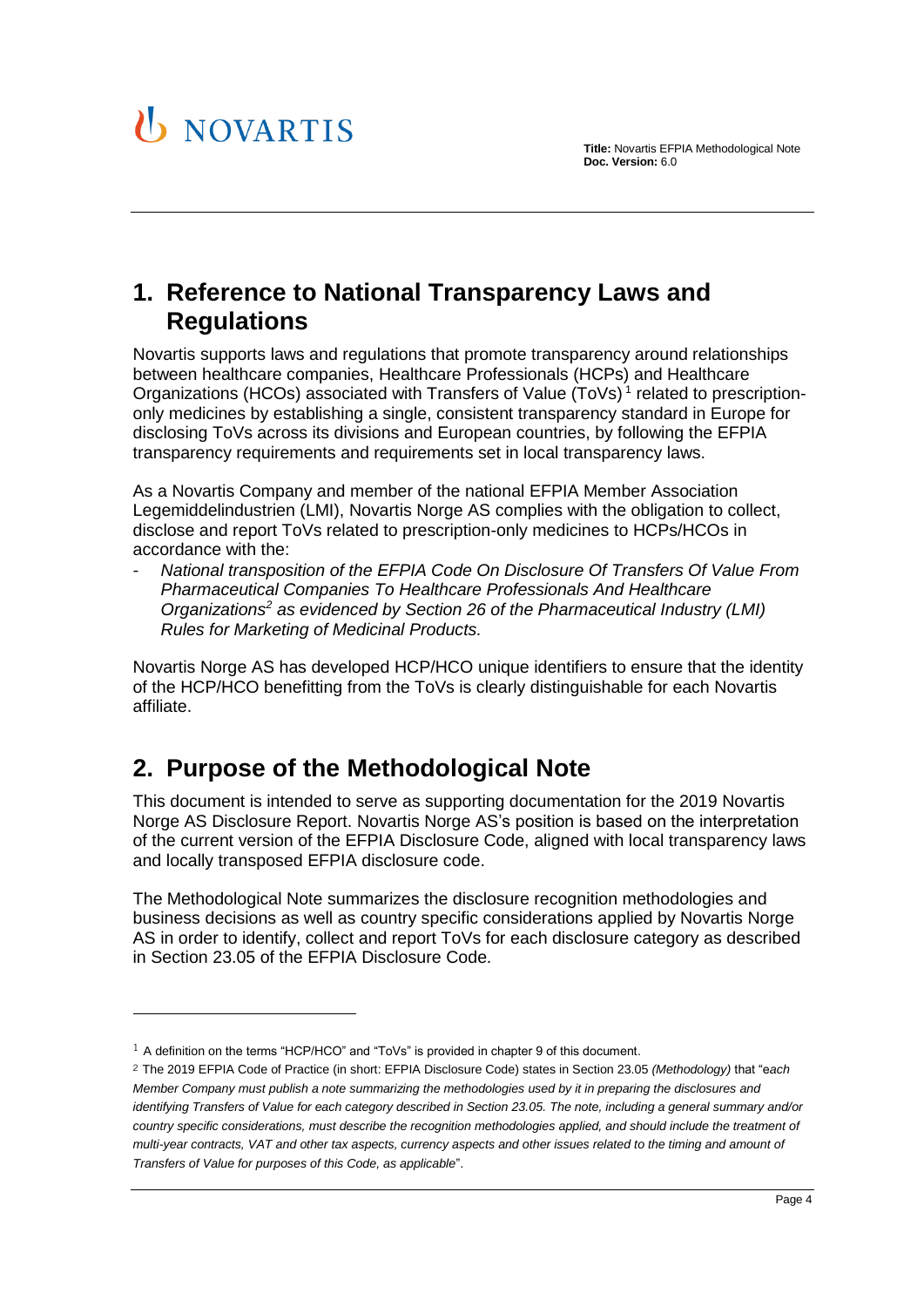

## <span id="page-4-0"></span>**3. Novartis' Commitment and Responsibility for Disclosure**

Novartis supports laws and regulations that promote transparency around relationships between healthcare companies and HCPs/HCOs associated with ToVs related to prescription-only medicines.

Novartis establishes a single, consistent transparency standard for disclosing ToVs in all EFPIA countries.

# <span id="page-4-1"></span>**4. Scope of the Novartis' Disclosure on Transfers of Value**

This 2019 Novartis Norge AS Disclosure Report is following the disclosure standards pursuant to the local transposition of EFPIA Disclosure Code and national transparency laws/regulations. Subject to this disclosure report are all direct or indirect ToVs related to prescription-only medicines disclosed by Novartis Norge AS to or for the benefit of a Recipient made by any Novartis affiliate as described in Article 23 of the EFPIA Disclosure Code and ToVs for educational grants described in Chapter 4, Section 3 of the MedTech Disclosure code. Further details on the disclosure scope will be provided in chapter [4](#page-4-1) of this document.

The legal definition of 'prescription-only medicine' is pursuant to the LMI Rules for Marketing of Medicinal Products. ToVs related to a group of products that includes prescription-only medicines (e.g. combination products/diagnostics and medicinal products) are reported in total following the disclosure requirements of the EFPIA Disclosure Code.

In summary:

 The 2019 Novartis Norge AS Disclosure Report covers direct and indirect ToVs, payments, in kind or otherwise, made to HCPs/HCOs in connection with the development and sale of prescription-only medicinal products exclusively for human use, whether for promotional purposes or otherwise.

In this reports, Novartis Norge AS discloses the amounts of value transferred by type of ToVs with data coverage from January 1<sup>st</sup> 2019 to December 31<sup>st</sup> 2019. Novartis Norge AS disclosure is performed for the full calendar year 2019 once per year.

Whenever possible, Novartis Norge AS follows the principle of disclosure on individual HCP/HCO level, to ensure that each Recipient is referred to in such a way that there is no doubt as to the identity of the HCP/HCO benefitting from the ToVs. Aggregate disclosure for non Research and Development ToVs is only used in exceptional cases, e.g. if consent could not be obtained despite best efforts or in case of withdrawal of consent.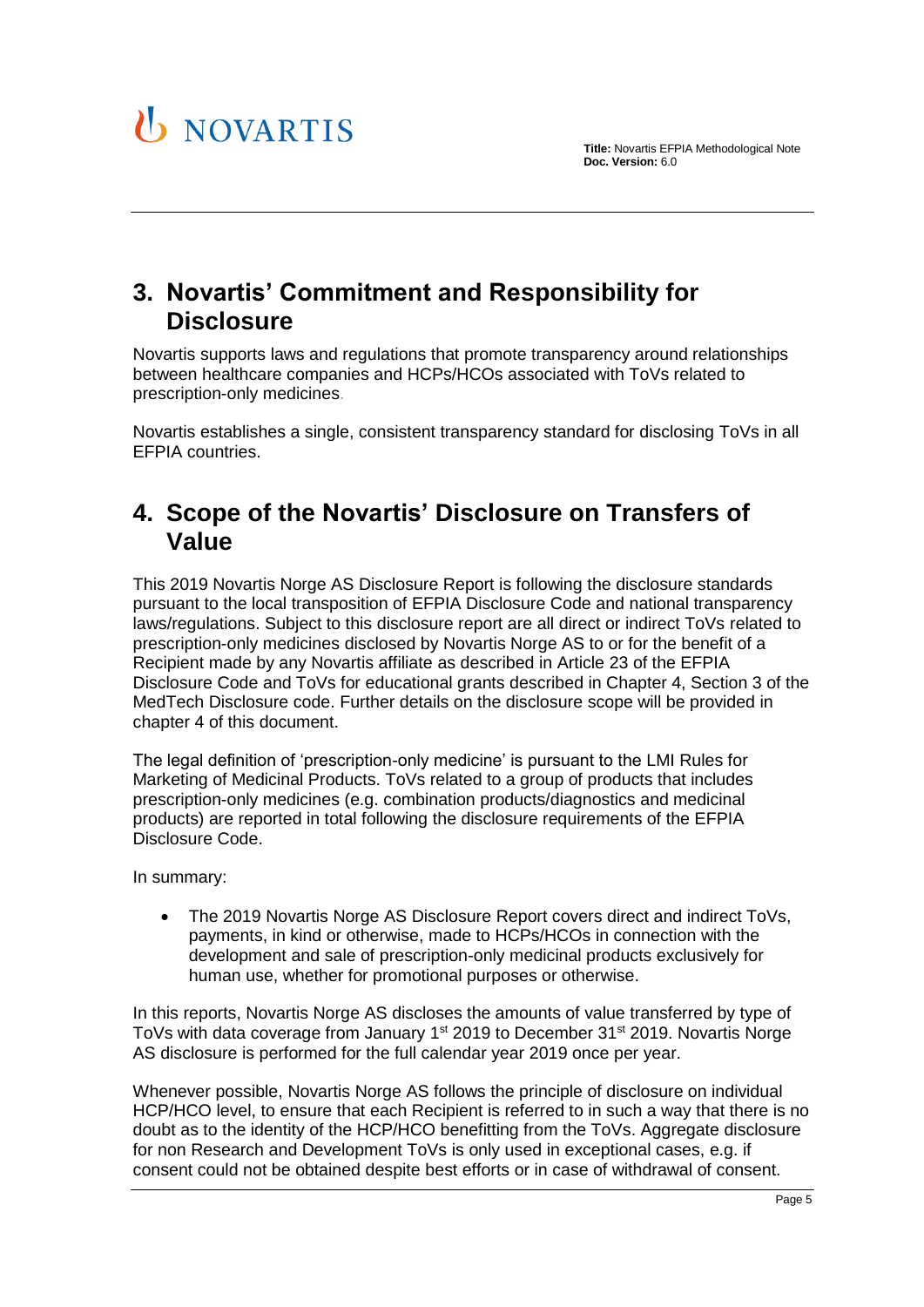

With regards to the Alcon spin-off on April 1, 2019, Transfer og Values made by Alcon from January 1 to March 31, 2019 are disclosed in the Novartis report pursuing aggregate disclosure. This report also includes Transfer of Values made by Advanced Accelerator Applications and AveXis.

# <span id="page-5-0"></span>**5. Novartis' Disclosure Recognition Methodology and Related Business Decisions**

This chapter represents the central pillar of this Methodological Note. It provides comprehensive information on the terminology definitions, recognition methodology and business decisions that affected how the published ToVs data was established for each category of the disclosure report.

## <span id="page-5-1"></span>**5.1 Definition of Direct and Indirect Transfer of Values**

Novartis Norge AS applies the EFPIA definition of ToVs as outlined in EFPIA Disclosure Code Definitions - pursuant to Section 26 of the LMI Rules for Marketing of Medicinal Products.

According to the EFPIA Disclosure Code Definitions, the following definitions apply throughout this report:

- Direct ToVs are defined as those ToVs, payments or in kind, made directly by the Novartis affiliate to the benefitting HCPs/HCOs.
- Indirect ToVs are defined as those ToVs made through an intermediary (third party) on behalf of a Novartis affiliate for the benefit of HCP/HCO where the Novartis affiliate knows or can identify the HCP/HCO that benefits from the ToVs.

In general, ToVs are reported at the level of the first identifiable Recipient which falls under the EFPIA definition of an HCP/HCO. To the extent possible, disclosure is made under the name of the individual HCP or at the HCO level, as long as this could be achieved with accuracy, consistency and compliance with the EFPIA Disclosure Code and pursuant to Section 26 of the LMI Rules for Marketing of Medicinal Products. Where a ToV was made to an individual HCP rendering services on behalf of an HCO indirectly via this HCO, such ToVs are only disclosed once on either Recipient level.

ToVs from distributors of Novartis Norge AS to HCPs/HCOs whose primary practice is in an EFPIA country must be disclosed if the distributor is making a ToV on behalf of Novartis Norge AS (influencing the promotional activities and selection of Recipient). ToVs to HCPs/HCOs made through a Continuous Medical Education (CME) non-HCO provider are disclosable if the 3rd party CME provider is acting on behalf of Novartis Norge AS (and Novartis Norge AS influenced choice of HCPs/Faculty).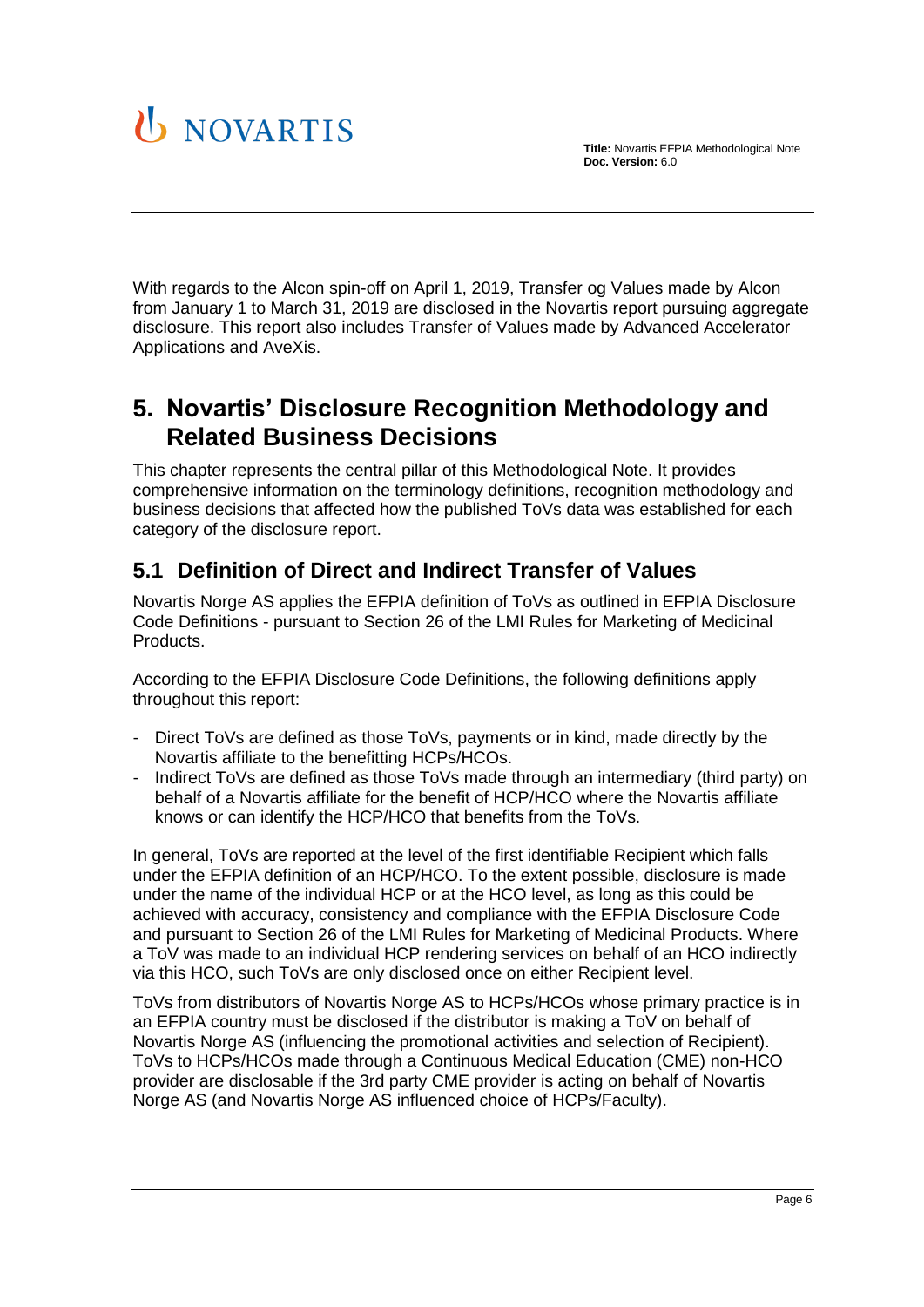## <span id="page-6-0"></span>**5.2 Definition of Cross-border Transfer of Values**

Novartis Norge AS applies the EFPIA definition of cross-border ToVs as being a Transfer of Value to an HCP/HCO that **occurred outside** the country where the Recipient has its primary practice, principal professional address or place of incorporation provided that this country is an EFPIA and MedTech regulated countries.

In general, such ToVs are disclosed in the country where the Recipient has its principal practice, principal professional address or place of incorporation - pursuant to Section 26 of the LMI Rules for Marketing of Medicinal Products.

#### <span id="page-6-1"></span>**5.3 Transfer of Value Categories According to the EFPIA Disclosure**

Novartis Norge AS applies the EFPIA definition of the ToVs categories as outlined in EFPIA Disclosure Code Article 23.05 - pursuant to Section 26 of the LMI Rules for Marketing of Medicinal Products.

The following categories constitute the EFPIA Disclosure Template for the 2019 Novartis Norge AS EFPIA Disclosure Report:

- Donations and grants to an HCO
- Contribution to costs related to events to an HCO/HCP, such as:
	- Sponsorship agreements
	- **Registration fees**
	- Travel and accommodation
- Fees for service and consultancy to an HCO/HCP
	- Fees for service and consultancy
	- Expenses related to fees for service and consultancy
- Research and development

Details on the recognition methodology and business decisions affecting how the published ToVs data was constructed for each category can be found in the subsequent sub-chapters.

#### <span id="page-6-2"></span>**5.3.1 Transfer of Values Related to Donations and Grants**

Novartis Norge AS applies the EFPIA definition of the "Donations and Grants" category as outlined in EFPIA Disclosure Code Article 23.05 – pursuant to Section 26 of the LMI Rules for Marketing of Medicinal Products.

Grants to a hospital/university department or teaching institution are disclosed in the name of the legal entity that is the Recipient of the ToVs – this may be the hospital, university or independent department within these organizations.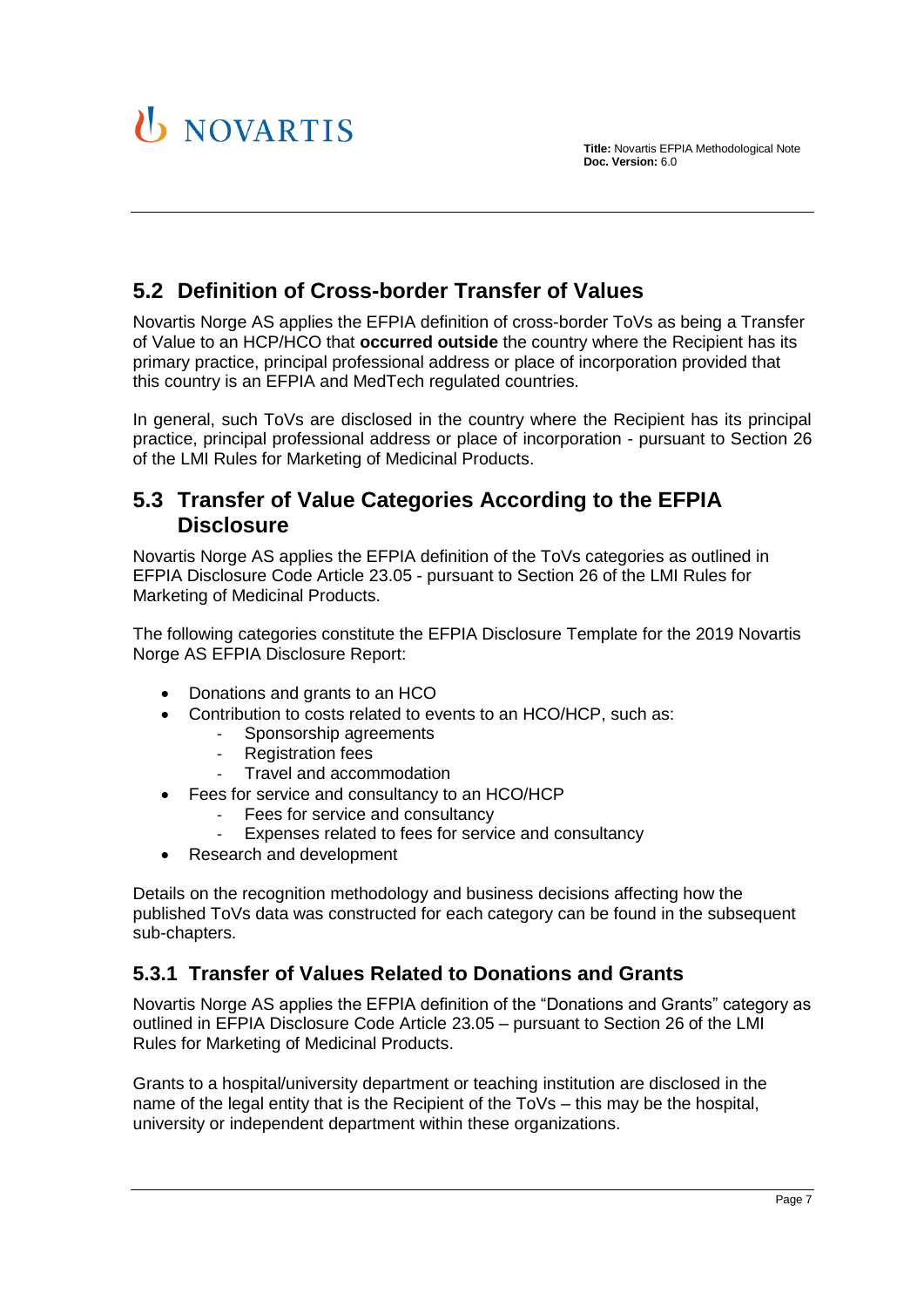

ToVs to a charitable organization are disclosed under the "Donations and Grants" category in the name of the benefitting HCO if the charitable organization falls under the EFPIA definition of a benefitting HCO. Charitable product donations made to HCOs in the context of humanitarian aid are also disclosed in the "Donations and Grants" category.

When grant requests from HCOs include explicit support for publication, then these ToVs are disclosed in the "Donations and Grants" category.

#### <span id="page-7-0"></span>**5.3.2 Transfer of Values Related to Contribution to Costs of Events**

Events are defined as promotional, scientific or professional meetings, congresses, conferences, symposia, and other similar events (including but not limited to advisory board meetings, visits to research or manufacturing facilities, and planning, training or conducting of investigator meetings for clinical trials and non-interventional studies) organized or sponsored by or on behalf of Novartis Norge AS pursuant to schedule 1 of the EFPIA Disclosure Code.

ToVs to participating HCPs/HCOs related to such events falling under the definition above are disclosed in the "Costs of Events" sub-categories "Sponsorship Agreements", "Registration Fees" or "Travel and Accommodation". ToVs that by exception fall into the "Fees for Service and Consultancy" or "Research and Development" categories are outlined in the respective chapters [5.3.3](#page-9-0) and [5.3.4.](#page-10-1)

<span id="page-7-1"></span>5.3.2.1 Transfer of Values Related to Contribution to Costs of Events – Sponsorship **Agreements** 

Novartis Norge AS applies the EFPIA definition of the "Sponsorship Agreements" category as outlined in EFPIA Disclosure Code Article 23.05, following the principle that "Sponsorship Agreements" are formalized in contracts that describe the purpose of the sponsorship and the related direct or indirect ToV – pursuant to Section 26 of the LMI Rules for Marketing of Medicinal Products.

In general, indirect sponsorship of an HCP through an HCO is disclosed under the "Sponsorship Agreements" category as payment to the HCO as first level Recipient of the ToV. This applies to the following categories: ToVs related to intermediaries selecting the faculty who acted as speakers or faculty at an event; ToVs related to advertising space, sponsoring of speakers/faculty, satellite symposia at congresses, courses provided by HCOs.

ToVs made through a professional conference organizer (PCO) as intermediary e.g. for the hire of booths or stand space on behalf of an HCO, are disclosed as ToVs either in the "Sponsorship Agreements" category or as "Fees for Services and Consultancy" – depending on the nature of the spend, in the name of the sponsored HCO as benefitting Recipient.

If the contract requires the HCOs to use some of the amount to invite a number of HCPs selected by Novartis Norge AS to an event, the ToV is split and disclosed based on the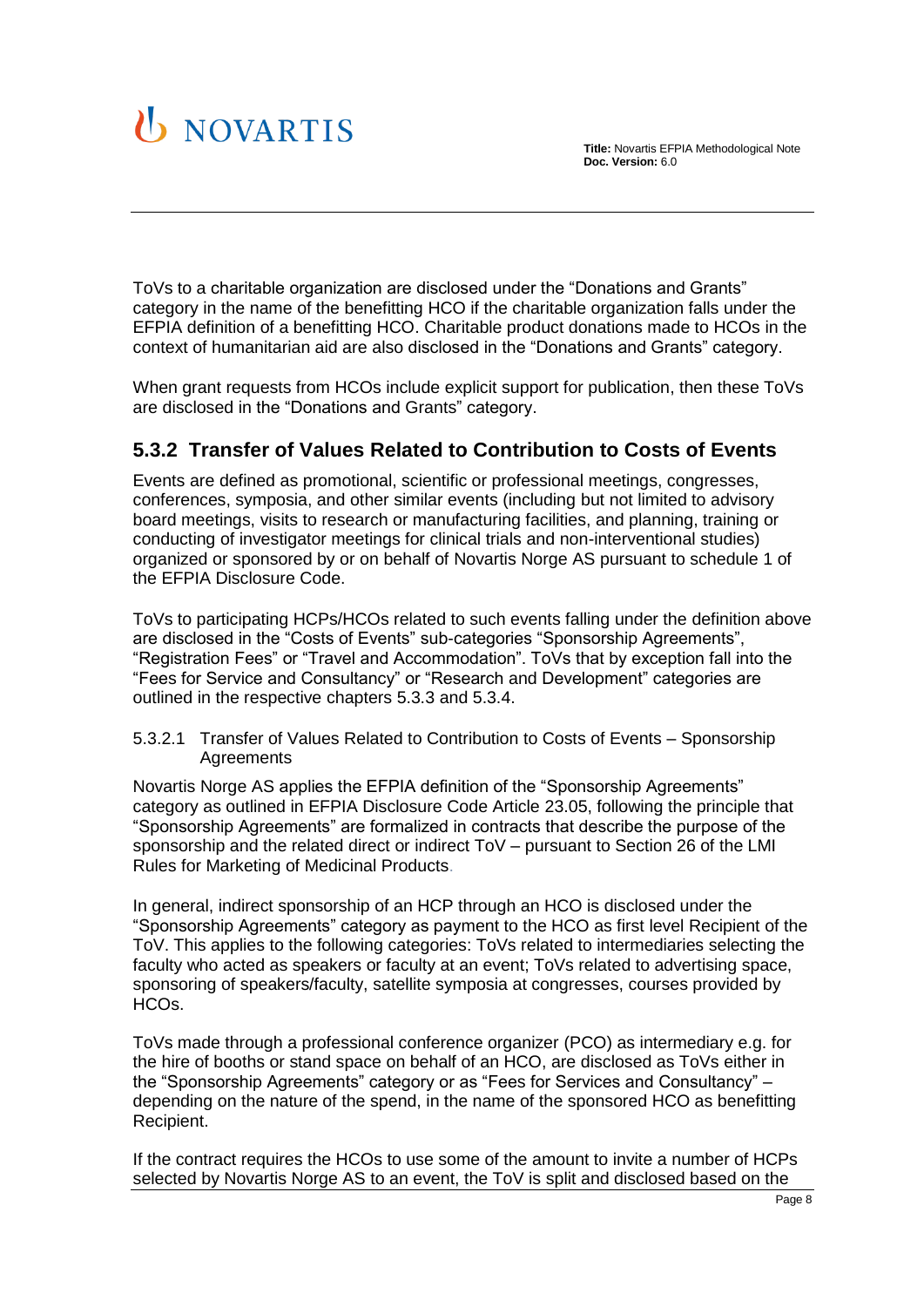

ToVs category the amount was used for ("sponsoring agreements" of speakers/faculty; "registration fees" or "travel and accommodation") individually in the name of each HCP.

If an intermediary organized an event with sponsorship of Novartis Norge AS on behalf of more than one HCO, the ToV is disclosed based on the actual ToV allocated to each benefitting HCO wherever possible. In cases where it was not possible to accurately allocate the ToVs to each HCO involved in the event, it was assumed that all HCOs had similar levels of involvement. In consequence, the ToV was divided by the number of HCOs, which would each be reported as having received their equal share of the ToVs.

Novartis Norge AS discloses ToVs related to preceptorships considering that such nonpromotional independent "practical" training offered to HCPs by other HCPs or HCOs – typically in a specific disease area at a reputed teaching institution (faculty of medicine, university, university hospital) – falls under the definition of "Events" and is disclosed in the name of that contracting entity.

<span id="page-8-0"></span>5.3.2.2 Transfer of Values Related to Contribution to Costs of Events – Registration Fees

Novartis Norge AS applies the EFPIA definition of the "Registration Fees" related to cost of events categories as outlined in EFPIA Disclosure Code Article 23.05 – pursuant to Section 26 of the LMI Rules for Marketing of Medicinal Products.

In general (and for all types of events), whenever registration fees were charged for an event organized or sponsored by or on behalf of Novartis Norge AS, they are disclosed in the name of the benefitting HCP or HCO. The total amount of registration fees paid in a given year to a HCO should be disclosed on an individual basis (in the name of the HCO) under "Contribution to Costs of Events". The total amount of Registration Fees paid in a given year to a HCP who is the clearly identifiable Recipient is disclosed on an individual basis (in his/her name) under "Contribution to Costs of Events".

<span id="page-8-1"></span>5.3.2.3 Transfer of Values Related to Contribution to Costs of Events – Travel & Accommodation

Novartis Norge AS applies the EFPIA definition of the "Travel and Accommodation" related to cost of events categories - pursuant to Section 26 of the LMI Rules for Marketing of Medicinal Products.

ToVs covered under the "Travel and Accommodation" category include costs of transportation (e.g. flights, trains, buses, taxis, etc., car hire tolls, parking fees) and accommodation (e.g. hotel, apartment, etc.).

In general, ToVs related to travel and accommodation are disclosed at first level Recipient basis. If the ToVs are made through an HCO or intermediary (third party), it will be disclosed at individual HCP level whenever possible (see chapter [5.1\)](#page-5-1).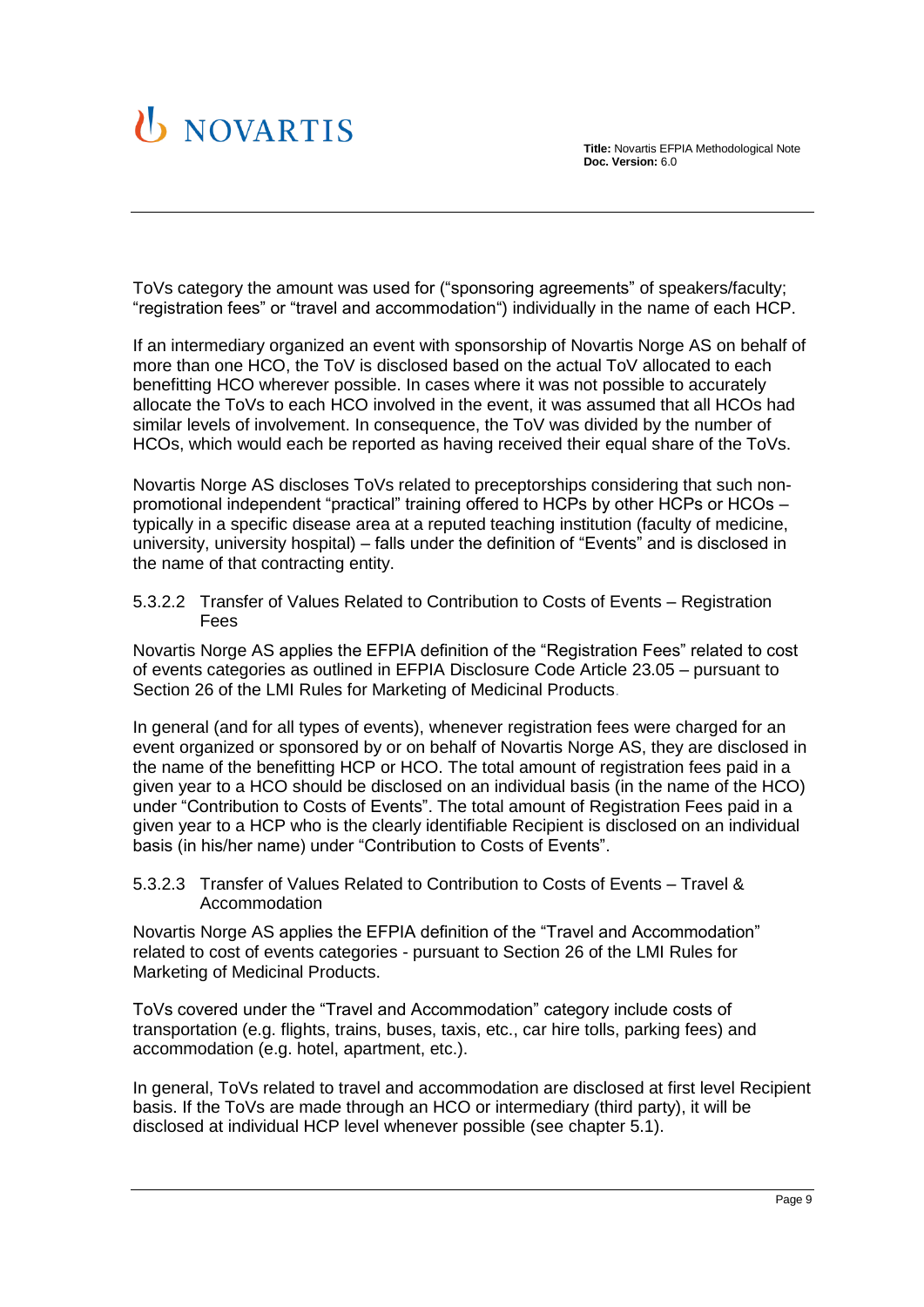

ToVs related to travel and accommodation for a group of HCPs such as group transportation by bus are disclosed on an aggregate basis. If the mass transportation is shared by a group of HCPs who have their primary practice in different countries, the ToVs are disclosed in aggregate with the total cost divided equally among the planned number of benefitting HCPs per country.

In case the benefitting HCP partly bears the costs related to travel and accommodation, the net amount of the Novartis Norge AS payment offset by payment from HCP is disclosed as ToV under the "Travel and Accommodation" category in the name of the HCP.

#### <span id="page-9-0"></span>**5.3.3 Transfer of Values Related to Contribution to Fees for Service and Consultancy**

<span id="page-9-1"></span>5.3.3.1 Transfer of Values related to Contribution to Fees for Service and Consultancy – Fees

Novartis Norge AS applies the EFPIA definition of the "Fees for Service and Consultancy" category as outlined in EFPIA Disclosure Code Article 23.05 - pursuant to Section 26 of the LMI Rules for Marketing of Medicinal Products.

ToVs covered under the "Fees for Service and Consultancy" category, whether made directly or through a third party to an HCP/HCO, include but are not limited to services performed in connection with third-party congresses, speakers' fees, speakers' trainings, medical writing, data analysis, development of education material, interviews e.g. on Novartis Norge AS products or research, general consulting/advising, services by distributors, consultancy for tool/questionnaire selection or analysis.

Novartis Norge AS has formalized such collaboration in a contract describing the purpose of ToVs. In general, the ToVs received by the contracting entity – which may be an HCP, a legal entity owned by an HCP (considered an HCO under the EPFIA Disclosure Code) or an HCO – are disclosed under the "Fees for Service and Consultancy" category in the name of that contracting entity.

ToVs related to market research studies for which the identity of the Recipient was known to Novartis Norge AS are disclosed under the "Fees for Service and Consultancy" category. ToVs related to market research studies for which the identity of the HCP/HCO was not known to Novartis Norge AS are not disclosed as the right of the respondents to remain anonymous is embodied in market research definitions and relevant codes of conduct worldwide.

ToVs related to medical writing and editorial support made directly or indirectly to an HCO/HCP are disclosed either under the "Fees for Service and Consultancy" in the name of the benefitting HCP/HCO or under the "Research and Development" category in aggregate form – pursuant to Section 26 of the LMI Rules for Marketing of Medicinal Products. The following instances of medical writing and editorial support are covered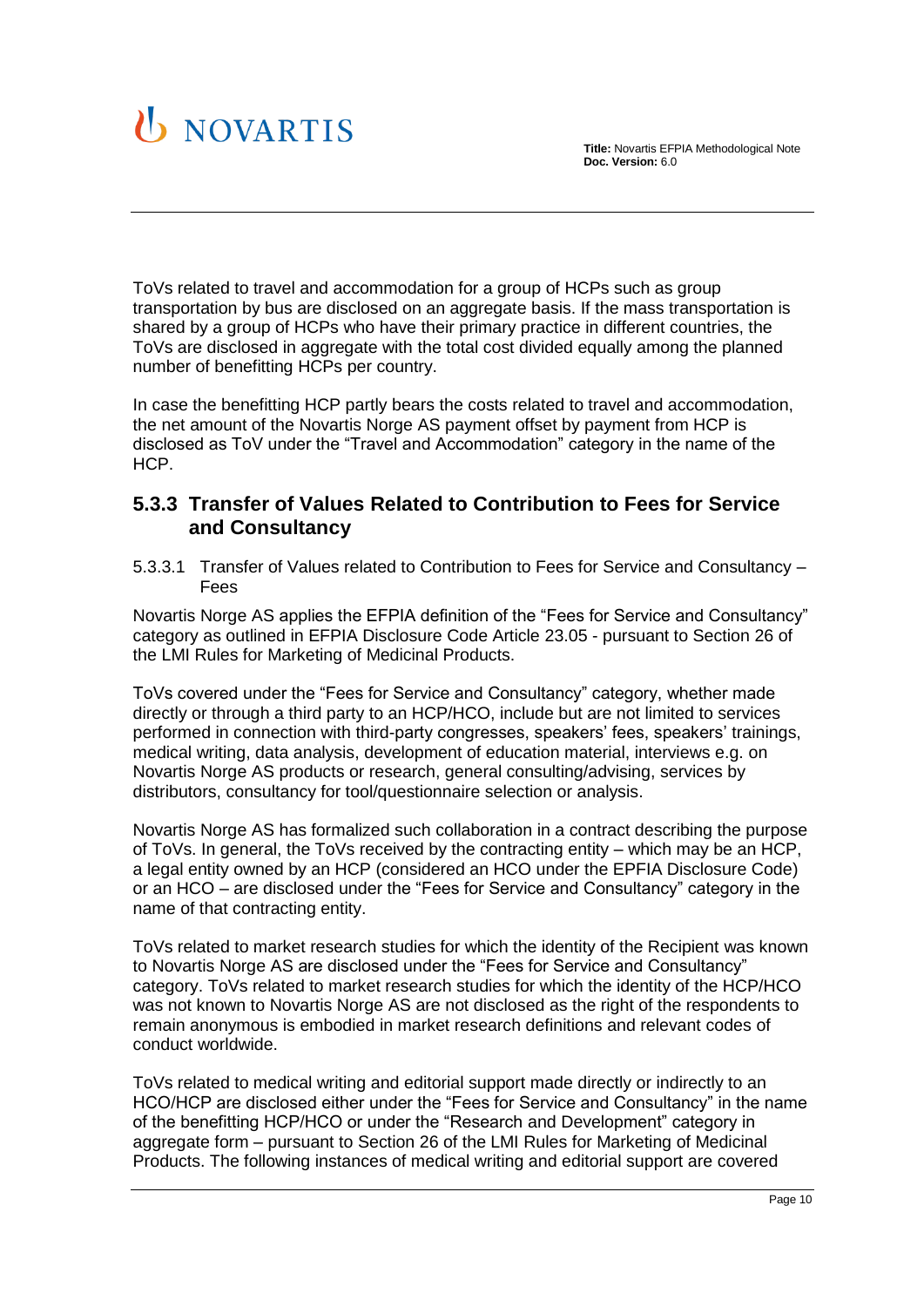under the "Fees for Service and Consultancy" category: case studies, congress write ups, article and abstracts, manuscripts, poster, clinical management guideline, supplements.

ToVs related to the following Research and Development related activities (see chapter [5.3.4\)](#page-10-1) but when they do not fall under the definition of Research and Development ToVs as stated by the EFPIA Disclosure Code and EFPIA HCP Code Article 15 are disclosed under the "Fees for Services and Consultancy" category in the name of the benefitting Recipient, for example:

- Retrospective non-interventional studies not falling under the definition of Research and Development ToVs as per EFPIA Disclosure Code definition of Research and Development Schedule 1 and EFPIA HCP Code Article 15
- Investigator initiated trials, investigator sponsored trials and Investigator meeting, in the exceptional cased when such ToV do not fall under the definition of Research and Development mentioned above
- Activities contracted to Contract Research Organizations (CROs) where Novartis Norge AS makes indirect ToVs to HCPs/HCOs but not falling under the EFPIA Research and Development definition
- Project activities related to e.g. disease area, mode of action, market placement, adjudication committees, speaker programs, scientific meetings, ethics committees, steering committee and advisory board activities not in scope of the EFPIA Research and Development definition
- ToVs related to consultancy for tool/questionnaire selection or analysis and reporting of results not in scope of the EFPIA Research and Development definition

<span id="page-10-0"></span>5.3.3.2 Transfer of Values related to Contribution to Fees for Service and Consultancy – Related Expenses

Novartis Norge AS fully complies with the EFPIA definition of the "Fees for Service and Consultancy - Related Expenses" category as outlined in EFPIA Disclosure Code Article 23.05 - pursuant to Section 26 of the LMI Rules for Marketing of Medicinal Products.

In general, the ToVs amount related to expenses such as travel and accommodation cost associated with the activity agreed to in a "Fees for Service" or "Consultancy" contract do not constitute part of the fees itself; in consequence such ToVs are disclosed under the "Related Expenses" category in the name of the benefitting HCP/HCO.

In case such expenses were not material (e.g. of limited value), or when such expenses despite best effort could not be accurately disaggregated from the fees, such ToVs have been disclosed as part of the total amount of fees under the "Fees for Service or Consultancy" category.

#### <span id="page-10-1"></span>**5.3.4 Transfer of Values Related to Research and Development**

Novartis Norge AS applies the EFPIA definition of the "Research and Development" category as outlined in EFPIA Disclosure Code – Definitions, the definition of non-clinical studies in the OECD Principles on Good Laboratory Practice, the definition of clinical trials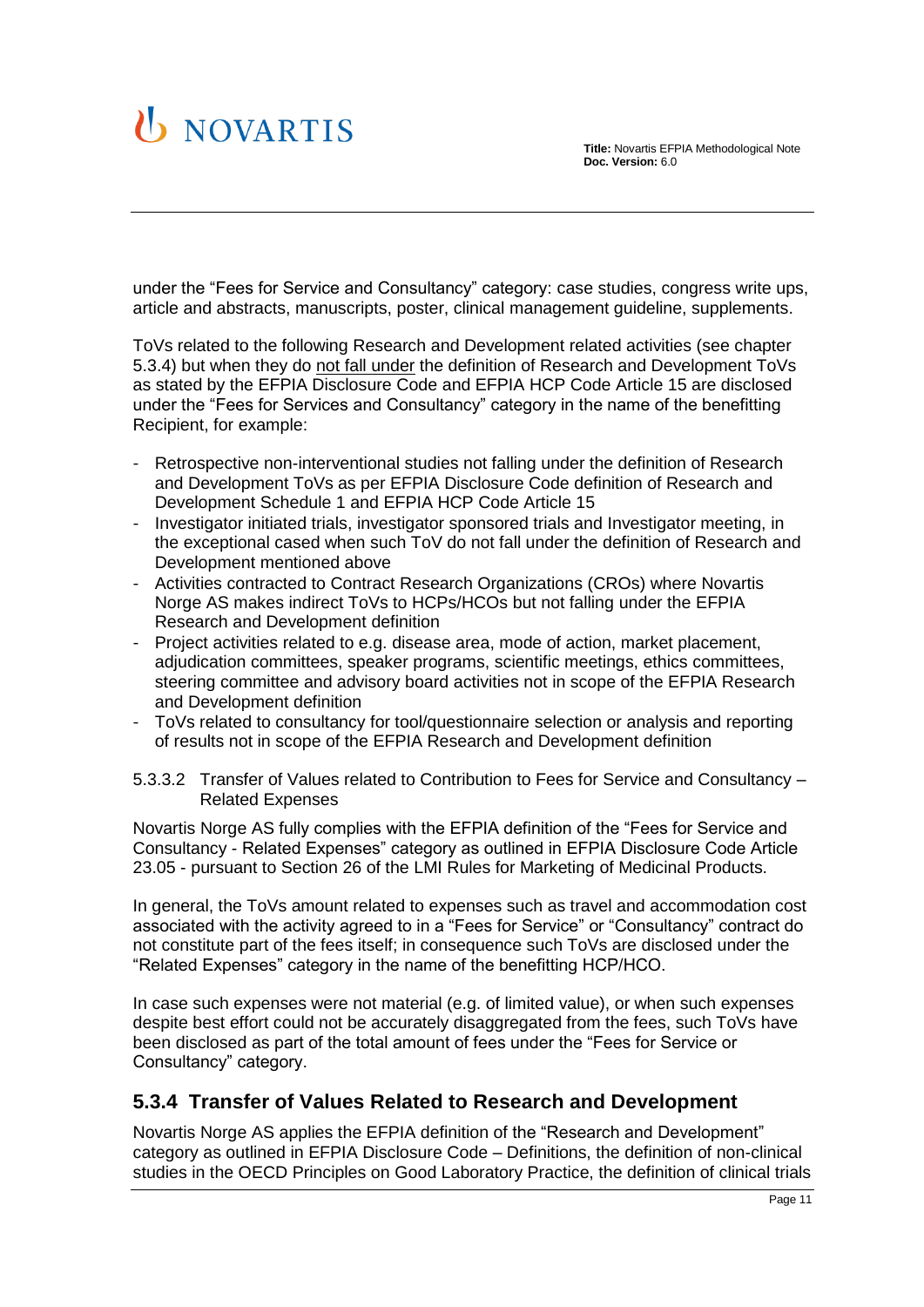# U NOVARTIS

and non-interventional studies (as defined in Directive 2001/20/EC and Section 15.01 of the HCP Code) - pursuant to Section 26 of the LMI Rules for Marketing of Medicinal Products.

ToVs **related to the following Research and Development activities** are disclosed under the "Research and Development" category in aggregate form whenever they fall under the definition of Research and Development by the EFPIA Disclosure Code, for example:

- Activities related to the planning or conduct of non-clinical studies, clinical trials or prospective non-interventional studies and that involve the collection of patient data from or on behalf of individual, or groups of HCPs specifically for the study (Section 15.01 of the HCP Code).
- IIT (Investigator initiated trials) and IST (Investigator sponsored trials since, although not initiated by Novartis Norge AS, they may benefit from Novartis Norge AS
- Post marketing trials, investigator meetings in which case the total ToV amount is disclosed and in case of participating HCP from other countries, the total actual cost per meeting (incl. infrastructure, travel, logistic and with exclusion of meals whenever possible) is divided by the number of participants per country of practice
- Activities contracted to CROs, where Novartis Norge AS makes indirect ToVs to HCPs/HCOs falling under the definition of Research and Development
- ToVs related to early stage research if falling under the definition of Research and Development in the EFPIA Disclosure Code

In case ToVs relating prospective and retrospective non-interventional studies cannot be distinguished, all non-interventional studies are disclosed on an individual basis.

ToVs made by or on behalf of Novartis Norge AS **related to consultancy activities** are disclosed under the **"Research and Development" category** in aggregate form whenever they fall under the definition of Research and Development by the EFPIA Disclosure Code: consultancy activities related to the planning/conduct of non-clinical studies, clinical trial or prospective non-interventional studies, ethics committees, steering committee and advisory board activities related to the planning or conduct of non-clinical studies, clinical trial or prospective non-interventional studies, adjudication committees, speaker programs, scientific meetings.

ToVs related to **licensing fees** paid for the use of Clinical/Health Economics and Outcomes Research questionnaires and tools, if the questionnaires and tools are intended for use with an Research and Development project/study are reported in aggregate form under the "Research and Development" category.

As defined in Chapter 5.3.3, ToVs related to **medical writing and editorial support**  made by or on behalf of Novartis Norge AS to an HCO/HCP are disclosed either under the "Fees for Service and Consultancy" category in the name of the benefitting HCP/HCO or under the "Research and Development" category in aggregate form – pursuant to Section 26 of the LMI Rules for Marketing of Medicinal Products. The following instances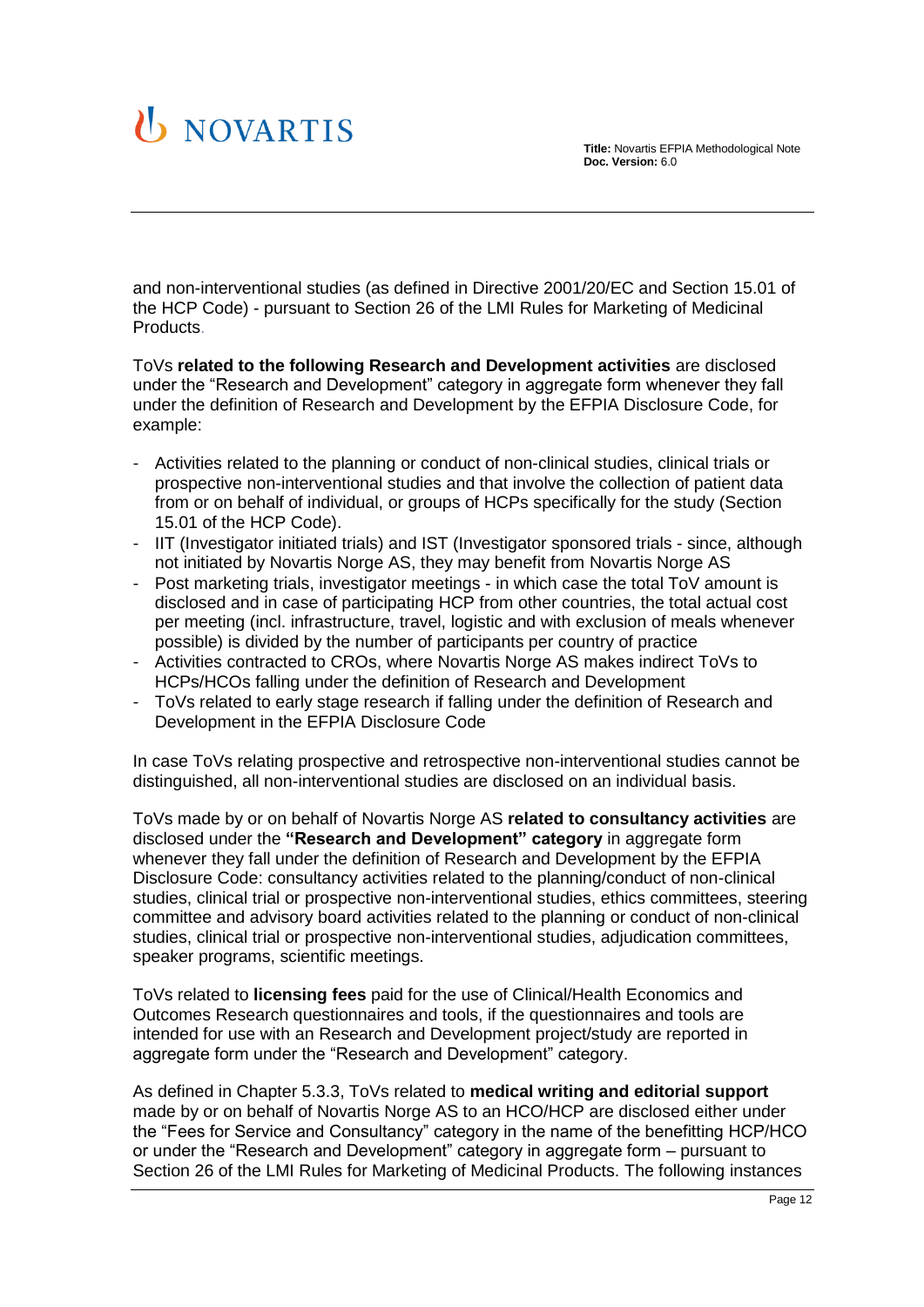

of medical writing and editorial support (as defined in chapter [5.3.3\)](#page-9-0) are covered under the "Research and Development" category: investigator's brochure (trials), clinical study report (trials), clinical report, safety report; generally all types of medical writing related to clinical trials or related to Research and Development activities.

# <span id="page-12-0"></span>**6. Measures Taken to Ensure Compliance with Data Privacy Requirements**

This chapter describes measures taken by Novartis Norge AS to ensure compliance with data privacy regulations, rules on consent collection and managing of relevant information in compliance with relevant internal rules, data privacy laws and regulations.

#### <span id="page-12-1"></span>**6.1 Safeguarding Measures to Address Lawful Collection, Processing and Transfer of HCPs´ Personal Data**

Data privacy refers to the individual's fundamental right to control the use of, access to and disclosure of information that describes or identifies the individual ("personal Information"). To fulfil the transparency disclosure requirements, it is necessary to collect, process and disclose such personal data within and outside of Novartis Norge AS. This data will be published for 3 years in public domain and stored for a minimum of 5 years on record by the Novartis Norge AS (publishing affiliate). The disclosure of such personal information by Novartis Norge AS is at all times limited to the intended purposes.

In case personal data had to be transferred from countries to the central Novartis Transparency data repository manually (e.g. Excel) or via interfaces, applicable local regulations for the transfer were assessed at local level and managed accordingly. Where required, the transfer of data to a third country (outside the EU/EEA) was approved by the data controller´s Novartis Norge AS country data protection authority (e.g. Information Commissioner).

### <span id="page-12-2"></span>**6.2 Consent Collection**

Consent for the publication of the ToVs was obtained and documented as such before disclosing the data on an individual HCP/HCO level where applicable3. Consent management procedures were conducted in alignment with Personopplysningsloven.

Consent was obtained either on Recipient level for all ToVs during a given period of time not shorter than one full year or on spend level for each interaction or single ToVs.

<sup>&</sup>lt;sup>3</sup> New EU Regulation (GDPR) lays down rules relating to the protection of natural persons with regard to the processing of personal data.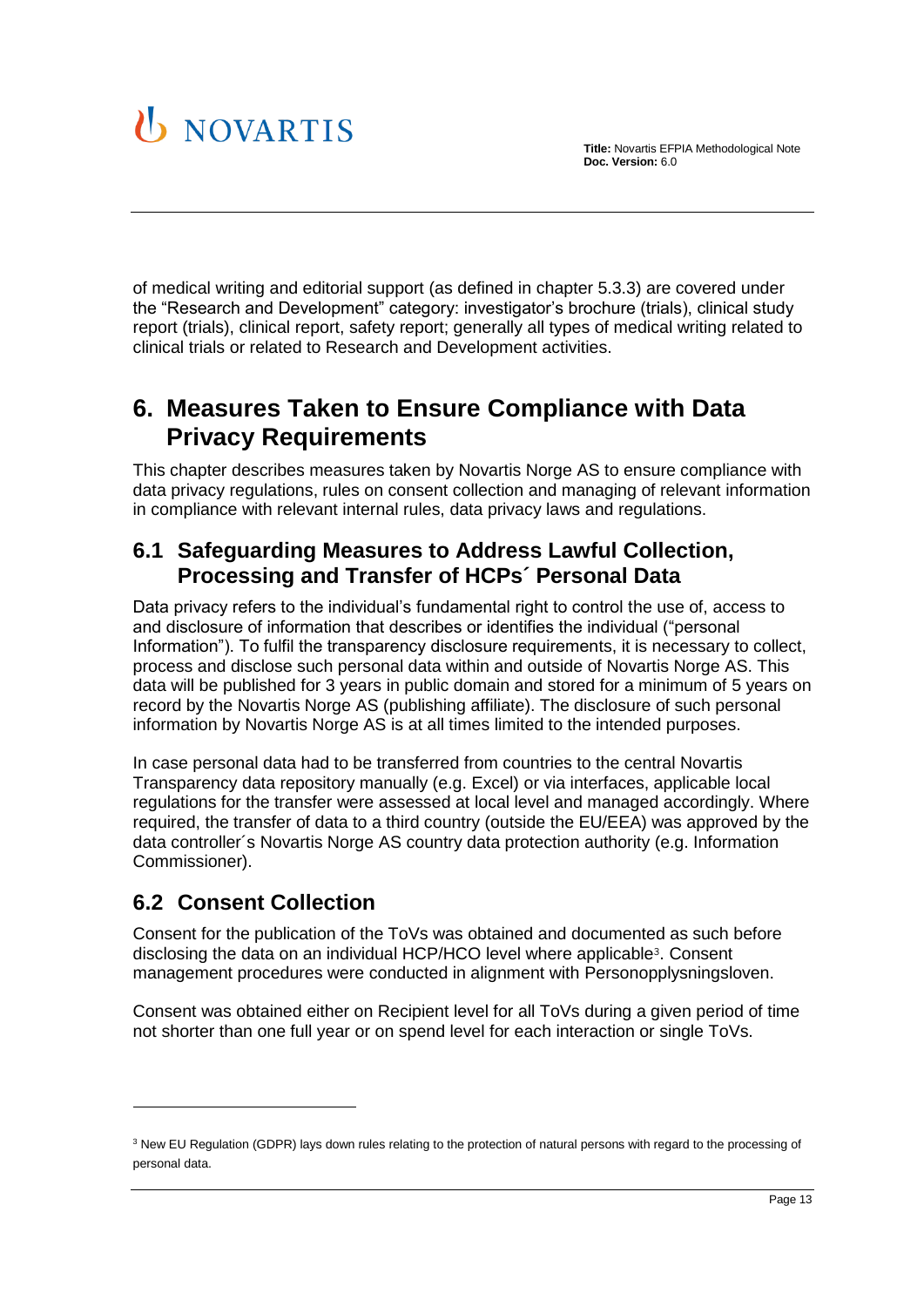

Novartis Norge AS does not accept partial consent or split disclosure.

In case consent was either not given by the Recipient or not documented sufficiently to prove the existence of consent, ToVs are disclosed on aggregate level only.

In the event of death of an HCP by the time of disclosure (by the publication date) the ToV is reported in aggregate.

HCP has a right to withdraw the consent. Consent withdrawal has been assessed according to the requirements of Personopplysningsloven.

Due to the exceptional circumstances related to COVID-19 (including that it is inappropriate for companies and their representatives to contact HCPs and HCOs to obtain missing consent during the crisis) wherever Novartis could not satisfy the requirements of the data protection regulations, the data is disclosed in aggregate.

# <span id="page-13-0"></span>**7. Financial Aspects**

This chapter focusses on the financial aspects related to recognition methodology and business decisions associated with the collection and disclosure of the ToVs information.

Novartis Norge AS complies with the Novartis Pharma accounting principles and the financial disclosure methodology - pursuant to Section 26 of the LMI Rules for Marketing of Medicinal Products.

Novartis Norge AS decided to apply the following rules for ToVs payment dates based on type of ToVs: direct ToVs are disclosed based on the date the payment has been cleared via banking system. Indirect ToVs related to events such as congresses for which the dates of (in kind) expenses differ from the date(s) the event took place, are disclosed using the date of the last day of the event.

Novartis Norge AS discloses ToVs net amount only. If VAT cannot accurately be excluded, the full ToV amount is disclosed. Where income tax or equivalent is withheld by Novartis Norge AS on amounts earned by the HCP then the ToV will include these amounts.

Currency treatment – foreign currency ToVs will be converted using actual exchange rates in agreement with the accounting policy of Novartis Norge AS.ToVs will be disclosed in the local currency of the country where the disclosing entity is located. For direct and indirect ToVs, the foreign currency is converted to the local currency of the disclosing entity based on the transaction date. For cross-border ToVs, the foreign currency is converted to the local currency of the disclosing entity based on the average rate for the month in which the ToV occurred, using the Novartis Treasury rates.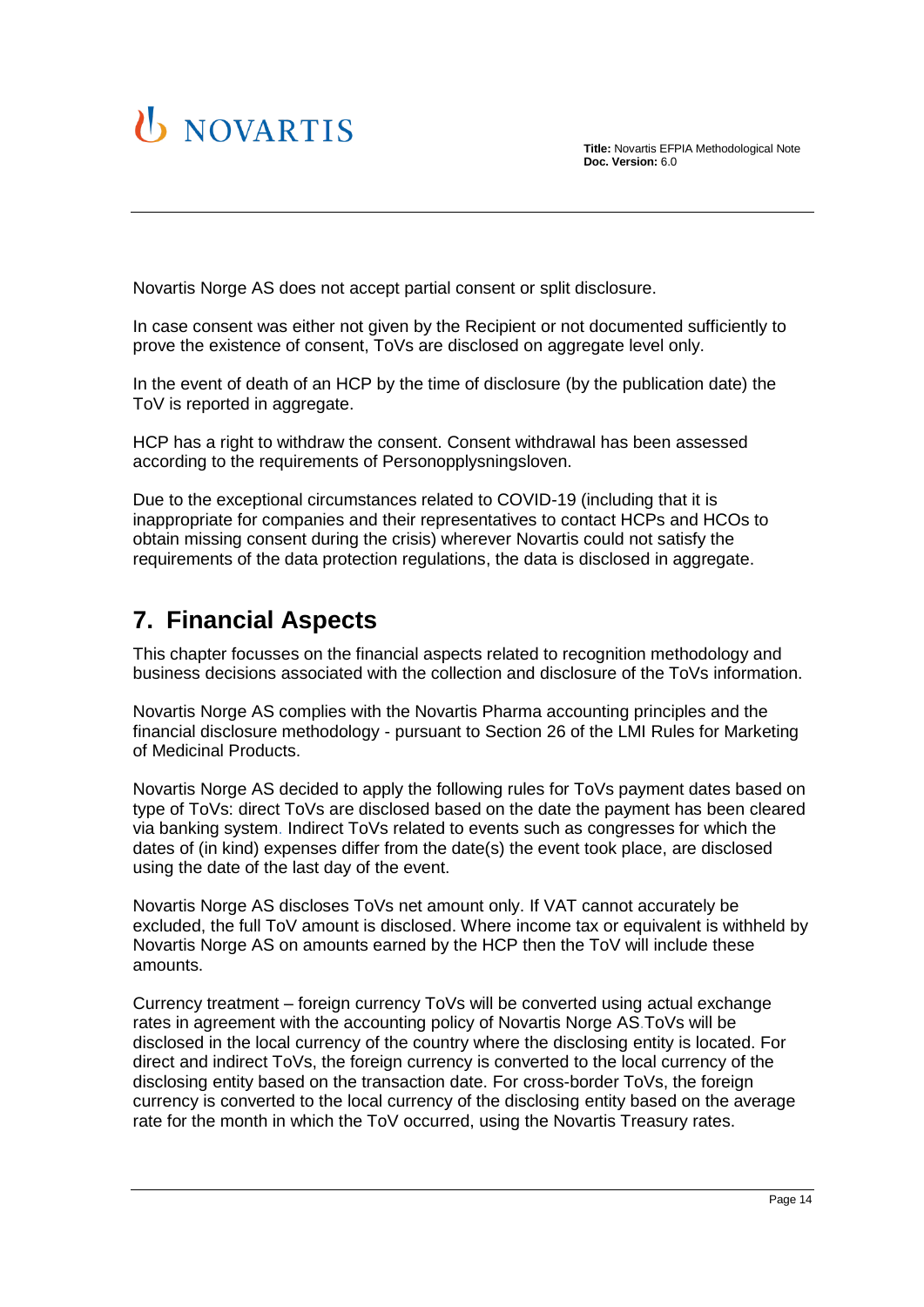



In case of cross-border ToVs as defined in chapter 5.2, direct ToVs will be recognized when the payment has been cleared via the banking system and indirect ToVs will be related to the end date of the event.

In case of multi-year contracts, ToVs are recognized based on the date the payment has been cleared via the banking system.

# <span id="page-14-0"></span>**8. Published Data**

Novartis Norge AS applies the EFPIA definition of "Form of Disclosure" as outlined in EFPIA Disclosure Code Article 23.4 - pursuant to Section 26 of the LMI Rules for Marketing of Medicinal Products.

This 2017 Novartis Norge AS EFPIA Disclosure Report has been officially published on **28 June 2019**. Disclosures are made on an annual basis or relevant local disclosure timeframe within 6 months after the end of the relevant full calendar year.

Updates of published data will only be made in case errors are detected and/or consent withdrawal after disclosure submission.

Publication is made on the Novartis Norge AS website; https://www.novartis.no/ It will also be possible to access the publication via a link from the LMI website to the Novartis Norge AS website.

This data will remain published for 3 years in public domain and stored for a minimum of 5 years on record by the publishing affiliate.

The platform chosen fulfills the recommendation of the EFPIA Disclosure Code as being a platform accessible in the country where the Recipient has the primary practice and following the local laws or regulations of the country where the Recipient has their practice. All EFPIA Disclosure Reports published by Novartis Norge AS and any other Novartis affiliate in Norway are published on the same platform.

Please find below references to internal and external sources for further reading and documentation purpose.

- https://www.novartis.no/
- http://www.lmi.no/
- <span id="page-14-1"></span>- http://www.lovdata.no/

## **9. Acronyms and Abbreviations**

This chapter includes a list of acronyms, abbreviations and definitions for documentation purpose, based on the Schedule 1 of the EFPIA Disclosure Code and Medtech Disclosure Code whenever possible: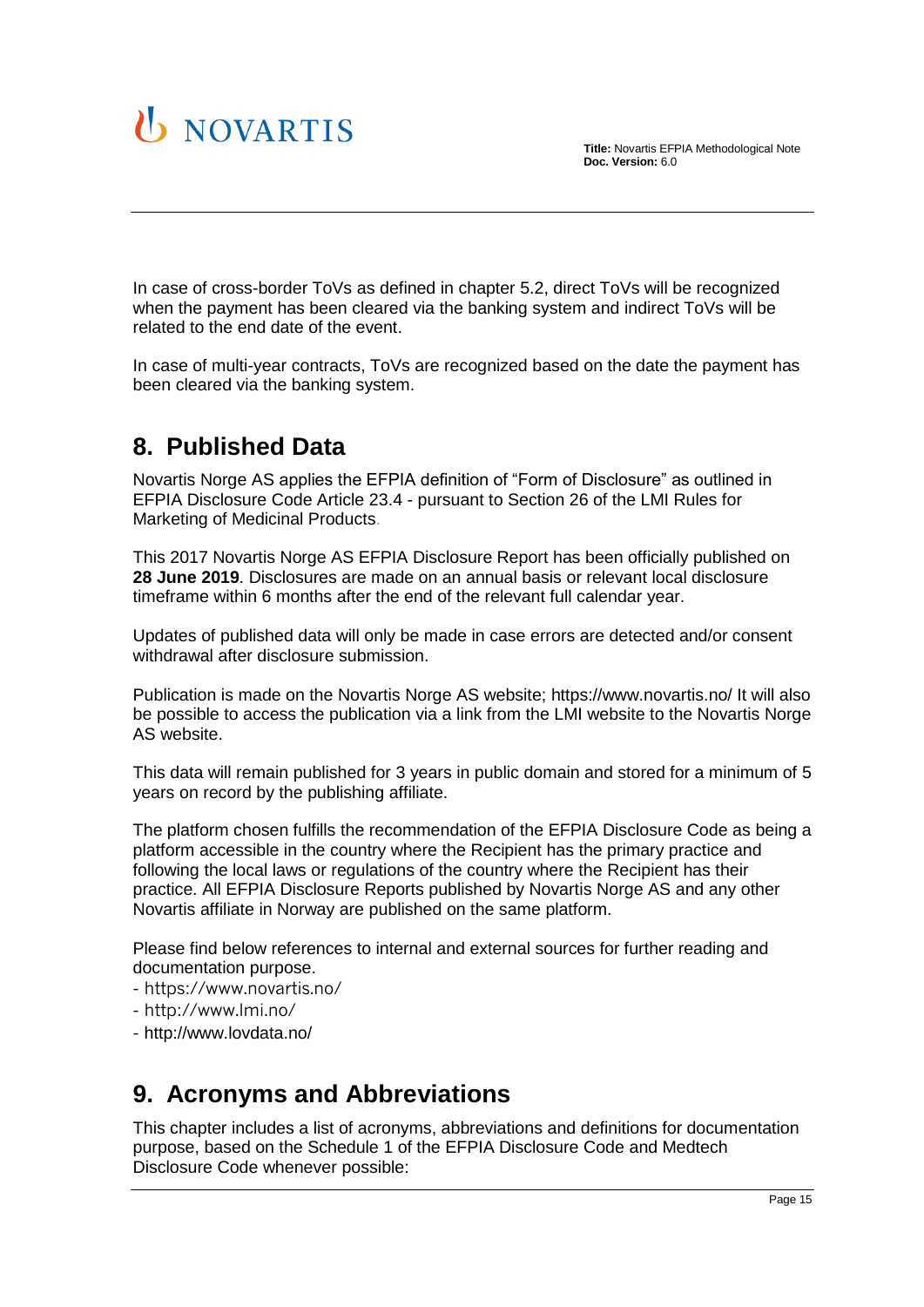

- **Contract Research Organization (CRO):** an organization that provides support to< the pharmaceutical, biotechnology, and medical device industries in the form of research services outsourced on a contract basis.
- **Healthcare Professional (HCP):** Any natural person that is a member of the medical, dental, pharmacy or nursing professions or any other person who, in the course of his or her professional activities, may prescribe, purchase, supply, recommend or administer a medicinal product and whose primary practice, principal professional address or place of incorporation is in Europe. For the avoidance of doubt, the definition of HCP includes: (i) any official or employee of a government agency or other organization (whether in the public or private sector) that may prescribe, purchase, supply or administer medicinal products and (ii) any employee of a Member Company whose primary occupation is that of a practicing HCP, but excludes (x) all other employees of a Member Company and (y) a wholesaler or distributor of medicinal products.
- **Healthcare Organization (HCO):** Any legal person (i) that is a healthcare, medical or scientific association or organization (irrespective of the legal or organizational form) such as a hospital, clinic, foundation, university or other teaching institution or learned society (except for patient organizations within the scope of article 21 of the EFPIA Disclosure Code) whose business address, place of incorporation or primary place of operation is in Europe or (ii) through which one or more HCP provide services.
- **Member Associations:** as defined in the EFPIA Statutes, means an organisation representing pharmaceutical manufacturers at national level whose members include among others, research-based companies. Collectively, the national Member Association or their constituent members, as the context may require, are bound by the EFPIA Code.
- **Member Companies:** as defined in the EFPIA Statutes, means research-based companies, developing and manufacturing Medicinal Products in Europe for human use.
- **Professional Conference Organizer (PCO):** a company which specializes in the organization and management of congresses, conferences, seminars and similar events.
- **Recipient:** Any HCP or HCO/PCO as applicable, in each case, whose primary practice, principal professional address or place of incorporation is in a country whose association is a member of EFPIA and/or MedTech.
- **Research and Development ToVs:** ToVs to HCPs or HCOs related to the planning or conduct of (I) non-clinical studies (as defined in OECD Principles on Good Laboratory Practice); (ii) clinical trials (as defined in Directive 2001/20/EC); or (iii) noninterventional studies that are prospective in nature and that involve the collection of